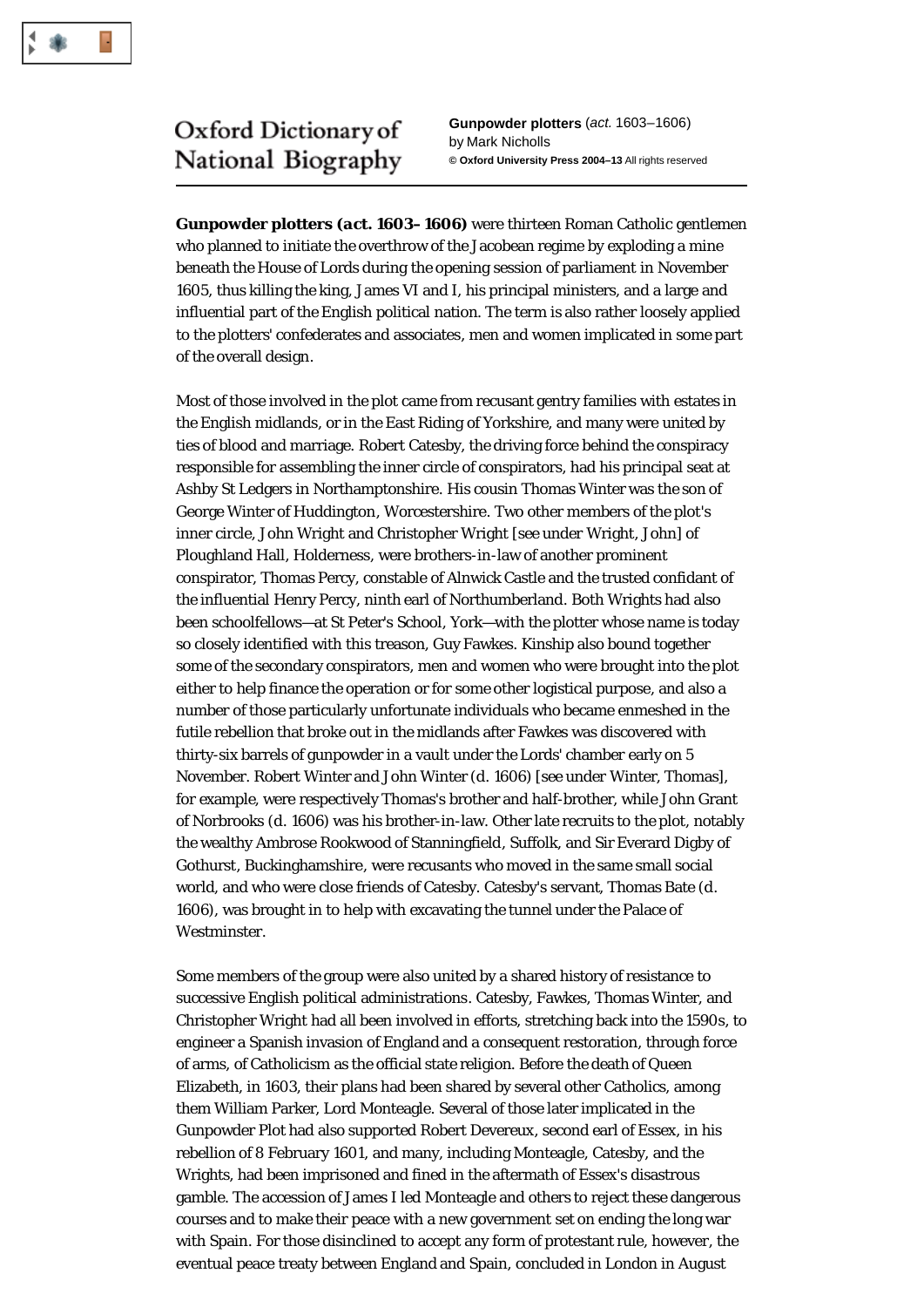1604, was a catastrophic development, forcing them to set aside the easy option of foreign aid. Instead, they came to recognize that they could achieve their goals only by direct action.

But the plotters were not chosen simply for their attachment to Catholicism, or as men sympathetic to Catesby's all-or-nothing thinking. In assembling his team it would seem that Catesby deliberately drew on complementary skills, matching the reflective determination of Thomas Winter to the more instinctive commitment of John Wright, bringing in Thomas Percy, a gentleman pensioner, in order to secure access to the court and a respectable front for the leasing of property in Westminster, while recruiting Guy Fawkes, a professional soldier with mining experience. Fawkes, moreover, could pass unnoticed through the streets of London, for he had long been out of the country, fighting for the Spanish armies in the Low Countries. Catesby's genius for man-management—every surviving plotter recalled his charisma and his easy authority—was limited only by the small pool of potential supporters, for very few people were now ready to risk everything on so perilous an enterprise. By 1605 his radical agenda had lost its appeal within a Catholic community fragmented and demoralized by Elizabethan persecution, relieved at the new peace with Spain, and prepared to give James I time in which to demonstrate his good intentions. Two selections eventually proved unwise. First, however logical, the recruitment of Thomas Percy created tensions in the group, for Percy was another natural leader, and behaved as such, showing occasional irritation at the way in which Catesby took independent decisions. Percy was more than ten years Catesby's senior and, though quick to promise financial assistance, was often absent on estate business; his failure to provide funds sufficiently early in 1605 prompted Catesby to enlist—unknown to Percy—the services of such other backers as Rookwood. The second choice led to catastrophe. When Catesby, driven by his need for money, tried to recruit the thirteenth conspirator, Monteagle's wealthy brother-in-law Francis Tresham, his eloquence for once failed to convince. Tresham wanted nothing to do with the scheme. He tried to bribe the plotters to flee abroad, and—in all likelihood—wrote the anonymous warning letter to Monteagle that led to the discovery of the treason. The letter survives to this day among the state papers in the National Archives.

Though their motives are often dismissed as unrealistic or obscure, the gunpowder plotters aimed pragmatically at a *coup d'état*. In the paralysis that would follow the destruction of Westminster they planned to draw on armed support from the Catholic families of the midlands and to seize James's elder daughter, Elizabeth, then living in the household of John, Lord Harington of Exton, at Combe Abbey near Coventry. The need for funds, which ultimately destroyed the plot, grew out of this commitment to expensive military action. With Elizabeth as their puppet queen the conspirators reasoned, not wholly without justification, that anything might be possible, given the dislocation and turmoil that would prevail across a leaderless country. Fifty years earlier, another group of regional Catholic gentlemen had exploited a political vacuum with striking success, and had placed Mary Tudor on the throne of England, overturning an unpopular protestant regime. But of course the Gunpowder Plot failed. Fawkes was captured during a search of the cellars in Westminster, late on the night before James was due to open parliament. Catesby, the Wrights, and Percy were all killed in open rebellion by the sheriff of Worcestershire, Richard Walshe, and his posse, at Holbeach House, Staffordshire, on the morning of 8 November 1605, while Thomas Winter was wounded by a pike thrust to the shoulder in the same action. Winter, along with many other prisoners and the wives of principal plotters, was brought to London in November, while other plotters, Robert Winter among them, fled into hiding, only to be rounded up over the next couple of months. Following systematic interrogation, eight conspirators—Bate, Digby, Fawkes, Grant, Robert Keyes (custodian of the plotters' house in Lambeth), Rookwood, and Robert and Thomas Winter—were tried in Westminster Hall on 27 January, convicted of treason, and executed in London on 30 and 31 January. They faced the barbaric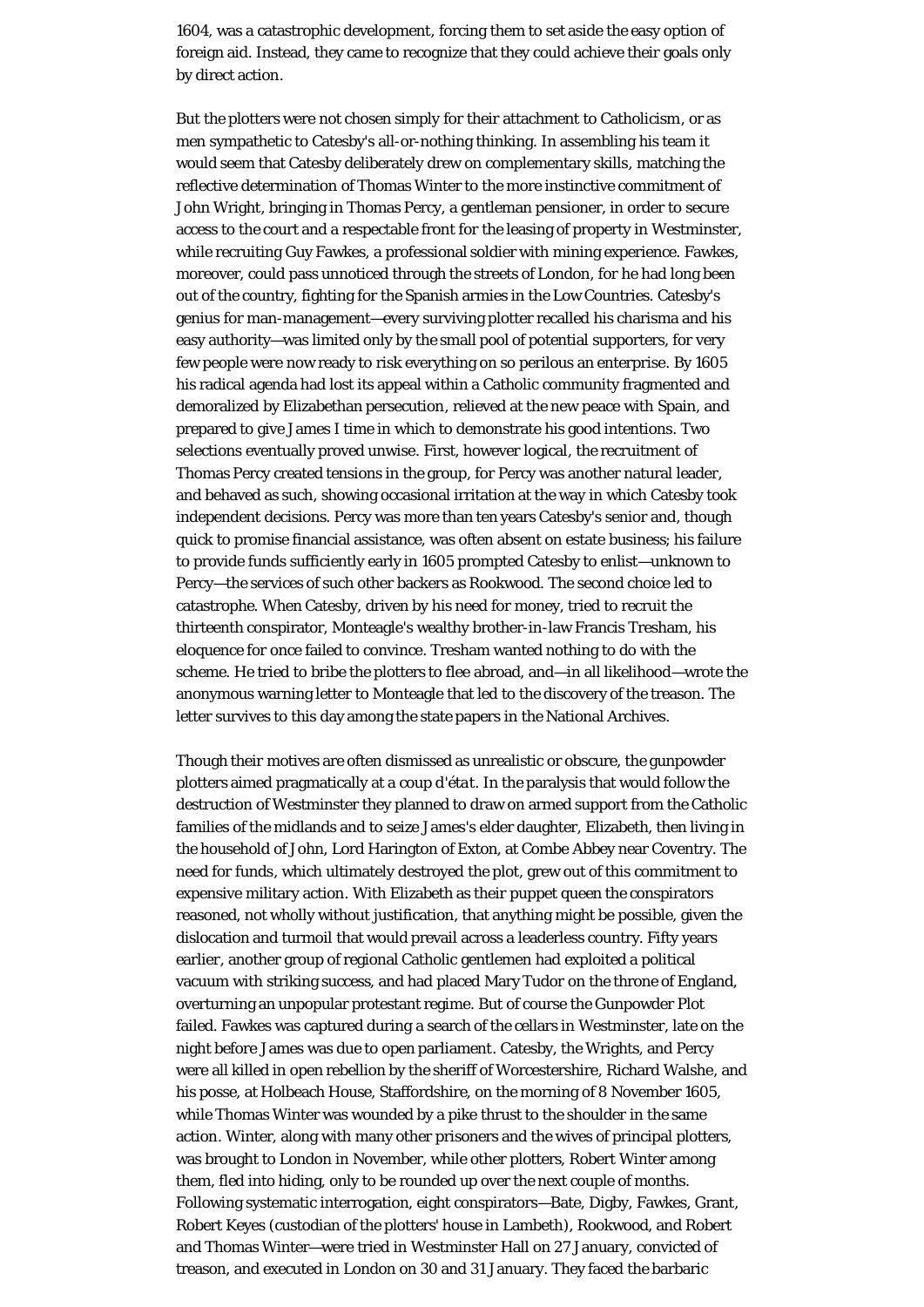death allotted to traitors with equanimity, and in some cases with defiance. Guy Fawkes was the last to die. Francis Tresham had perished a month earlier while being held in the Tower of London, and John Winter was executed near Worcester in April 1606.

When news of the plot travelled across Europe, the pope and every Catholic regime hastened to denounce the wickedness of the design. Friends of the plotters, residing in foreign courts and aware to some varying degree of the conspirators' intentions, were obliged to lie low for a time. Sir Edmund Baynham stayed in Rome, while Sir William Stanley fought off attempts to secure his extradition from Brussels with the help of powerful friends in the court of the archduke. Closer to home, a handful of English Catholic priests either learnt of the plot through the confessional, or were confronted by desperate men in search of spiritual comfort during the midlands rebellion. Most of those most closely compromised by association, including the Jesuits John Gerard and Oswald Tesimond, made good their escape to the continent. The Jesuit superior in England, Henry Garnett, was, however, captured at Hindlip Hall in January 1606. Following interrogation he too was tried for treason and executed on 3 May that year. A small number of noblemen also suffered, not so much because there was any proof of their involvement in the treason, but because suspicious circumstances told heavily against them. The earl of Northumberland, who had dined with Thomas Percy at Syon House on 4 November, was tried in Star Chamber, fined, stripped of public office, and imprisoned for the next fifteen years. Lords Montagu, Mordaunt, and Stourton were all believed to have deliberately stayed away from parliament on 5 November, and suffered varying terms of imprisonment as a result. They were all victims of King James's belief—natural in the circumstances —that mere country gentlemen could not have planned so audacious and wideranging a plot without some noble mastermind lurking in the background. Yet James was mistaken: no such ringleader existed. Indeed Catesby despised the English nobility, practically without exception, as 'atheists, fools, cowards'. 'Dead Bodies', he insisted, 'would be better for the common wealth then they' (SP 14/216/126).

This failed Jacobean rebellion has had a remarkable legacy. The endurance of 5 November as a significant date in British history, and in the British social calendar, is due in part to the lurid and dramatic nature of the Gunpowder Plot. In part, however, it results from the magnitude, the sheer bloodiness, of the intended deed. According to modern calculations, the explosion of 18 hundredweight of gunpowder in a confined space would have destroyed a good part of Westminster, along with the principal targets in the Lords. There would have been many innocent victims, and the very buildings, monuments, and records of English history would have been erased along with the king and his agents. Here, indeed, was treason on a new scale, for Catesby, making a pragmatic calculation, appears to have reasoned that, in the escalation of terror following the assassinations of William the Silent and Henri III of France, the death of the king was, on its own, nowhere near enough to guarantee that paralysis in the state that his wider plan required. Over four centuries, memories of the plot have been reinvented, generation by generation, to serve the political and religious imperatives of a particular time. These have highlighted Catholic perfidy, particularly at key moments of religious and political stress: at the time of the Popish Plot (1678), during the Gordon riots (1780), and along the path towards Catholic emancipation in the early nineteenth century. They have also, at times, simply acted as a justification for misrule. At some points in the nineteenth century the London police virtually ceded the streets to the mob on the night of 5 November, with apprentices and others roaming unchecked until the escalation in crime and disorder demanded a fresh crackdown.

More recently, as the heat has gone out of this particular religious debate, as everyday riot has receded in the face of modern law enforcement, and as health and safety considerations have multiplied, the memory of the Gunpowder Plot, or rather the